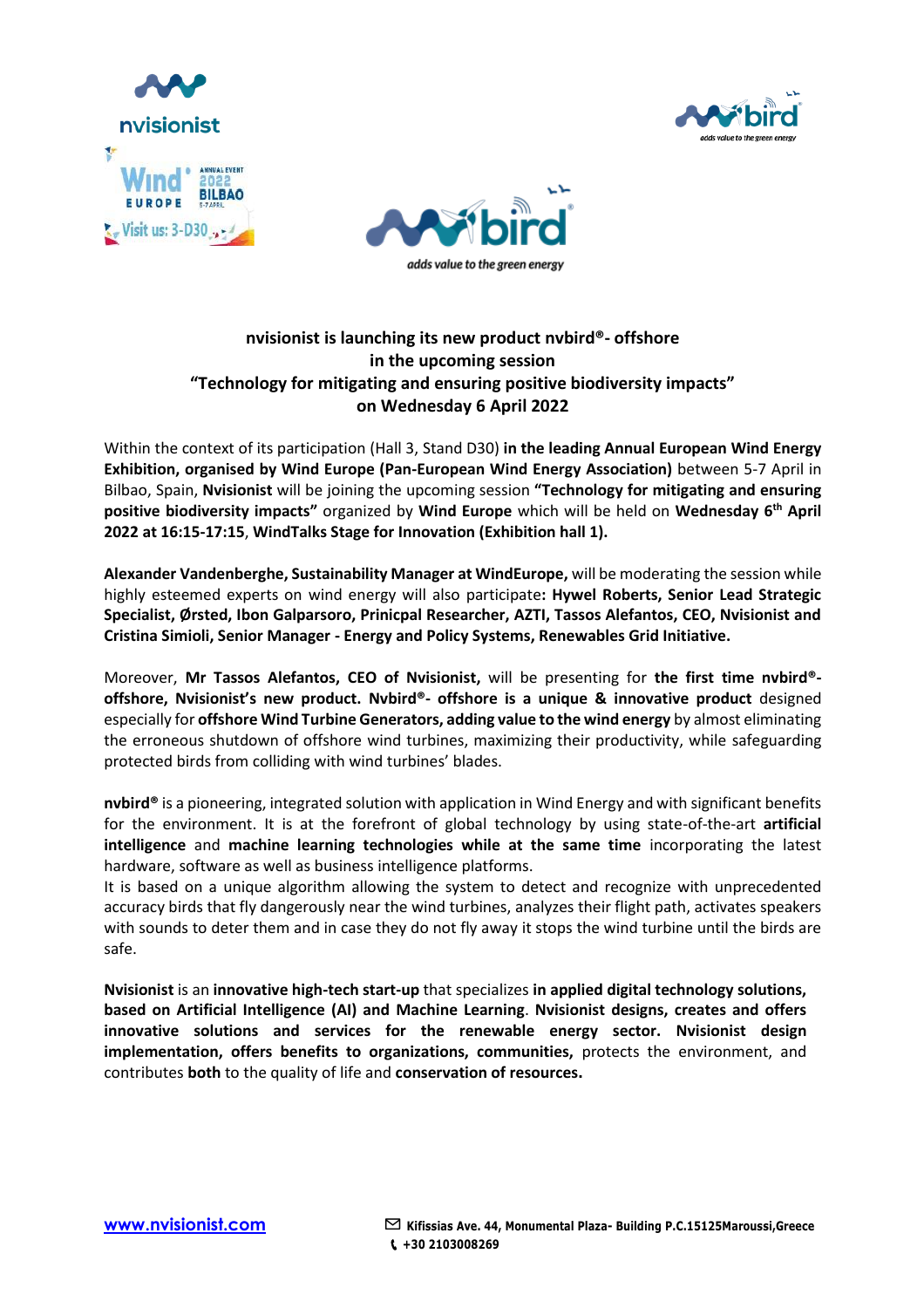







*Photo1, 2 : AI technology is continuously expanding, and more and more applications are based on it. Bird monitoring systemsare big data applications that communicate directly with the operating systems of the wind turbines. Access to all this data is crucial for the producers and environmental authorities*.

### **How nvbird®️-offshore works**



## **ISO 9001:2015 and ISO 14001:2015 (Environmental Management System) certified for Nvbird®️**

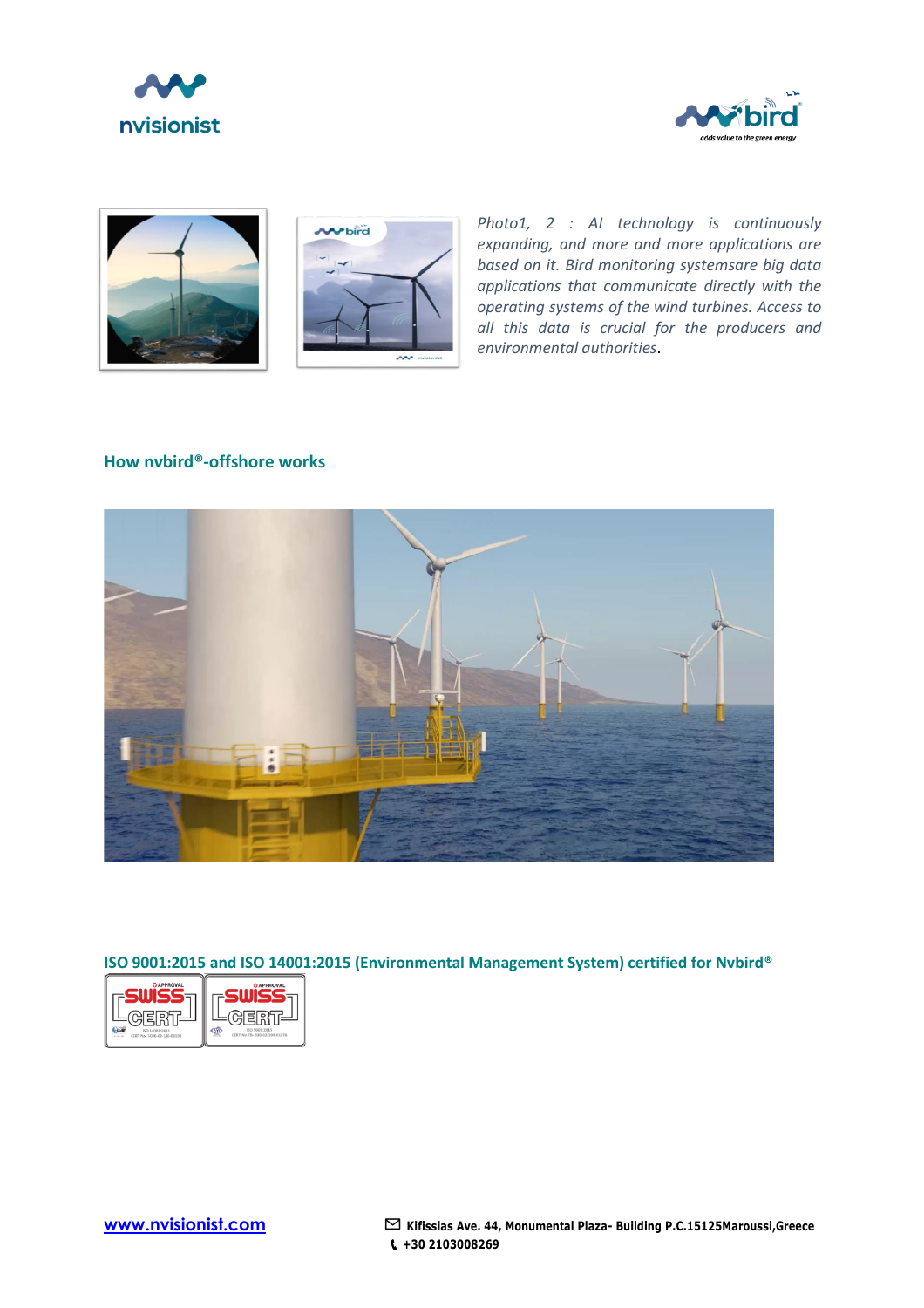



### **Awards**

Since Semptember of 2021 **nvisionist & nvbird®️** have acquired **5 national and international awards, thus being** among the most internationally recognized innovative startups & solutions in the wind energy sector:<br>WITSA 2021 Global



1 **Global ICT Award Winner at the [WITSA 2021 Global ICT Excellence Awards](https://witsa.org/global-ict-excellence-awards-2021-2/)**

(**World Information Technology and Services Alliance**)in the category "Emerging Digital Solutions Award (Private Sector)



Artificial **2. [Bite Awards](https://www.businessitawards.gr/) the first Platinum** overall award with the highest score in the Overall Energy entire event, a **Gold Award for the Energy category and another Gold Award at the Artificial** 



3. **Hifa21 4th Hellenic innovation forum & awards with the HI Award for Business Model** - <100 employees **[\(Innovative Business Model Award](https://ethosevents.eu/event/hellenic-innovation-forum-amp-awards-2021/)**)



**Entreprenaution**<br>**Entreprenaution** 4. Award from the EEC (Athens Chamber of Commerce) in the awards **["Sustainable Innovative and Responsible Entrepreneurship"](https://nvisionist.com/wp-content/uploads/2021/11/ACTAwards-02.11-2021-nvisionist_EN.pdf)** with the award "**Innovation and New Products**" in the presence of the President of the Hellenic Republic Mrs. Katerina Sakellaropoulou.<br>
Strain and one of the line of the line of the line of the line of the President of the Hellenic Republic Mrs. Katerina S



most valuable innovative solution 2021

5. **[Wind Europe Technology Workshop 2021](https://www.youtube.com/watch?v=Eaga1EQ9zds)** second most important Vınd technological solution among 109 worldwide

For more information about **nvbird®️,** visit [www.nvisionist.com](https://nvisionist.com/)

### **Contact: Vasilis Orfanos , vo@nvisionist.com**

**Follow us**

**#AddsValueToTheGreenEnergy**



*Nvisionist is an innovative high-tech company that specializes in ap[plied](http://en.wikifur.com/wiki/Twitter) digital technology solutions, based on Artificial Intelligence (AI) and Machine Learning. Nvisionist has developed nvbird®️[a pio](http://en.wikifur.com/wiki/Twitter)neering, integrated solution that is at the forefront of global technology with application in Wind Energy and with significa[nt be](http://en.wikifur.com/wiki/Twitter)nefits for the environment. Nvbird®️stands out for its innovation, as it adds value to the wind energy, almost eliminating [the e](http://en.wikifur.com/wiki/Twitter)rroneous shutdown of wind turbines, maximizing their productivity, while protecting rare birds from colliding with wind t[urbin](http://en.wikifur.com/wiki/Twitter)es blades. Nvbird®️nstalled in wind farms for bird monitoring and incorporates state-of-the-art hardware, software as w[ell a](http://en.wikifur.com/wiki/Twitter)s a business intelligence platform. Nvisionist is a* 



**[www.nvisionist.com](http://www.nvisionist.com/)** ✉ **Kifissias Ave. 44, M[onum](http://en.wikifur.com/wiki/Twitter)ental Plaza- Building P.C.15125Maroussi,Greece +30 2103008269**